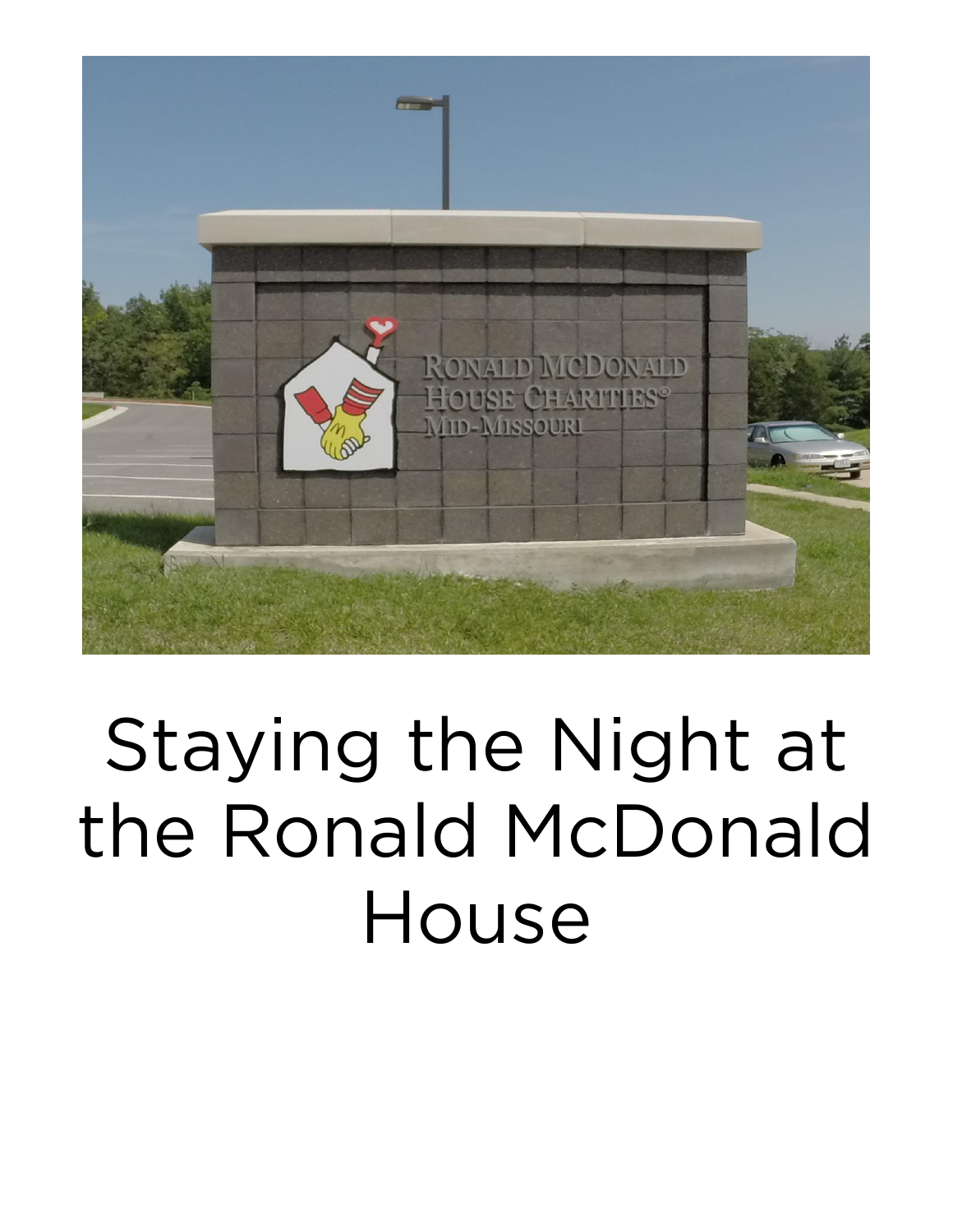

I will be sleeping at a new house tonight. It is called the Ronald McDonald House.

I can feel nervous or scared but everything will be fine.



I will stay with my family in the parking lot. I will walk in the front door with my family. I will try to be safe and calm. My family will be so happy.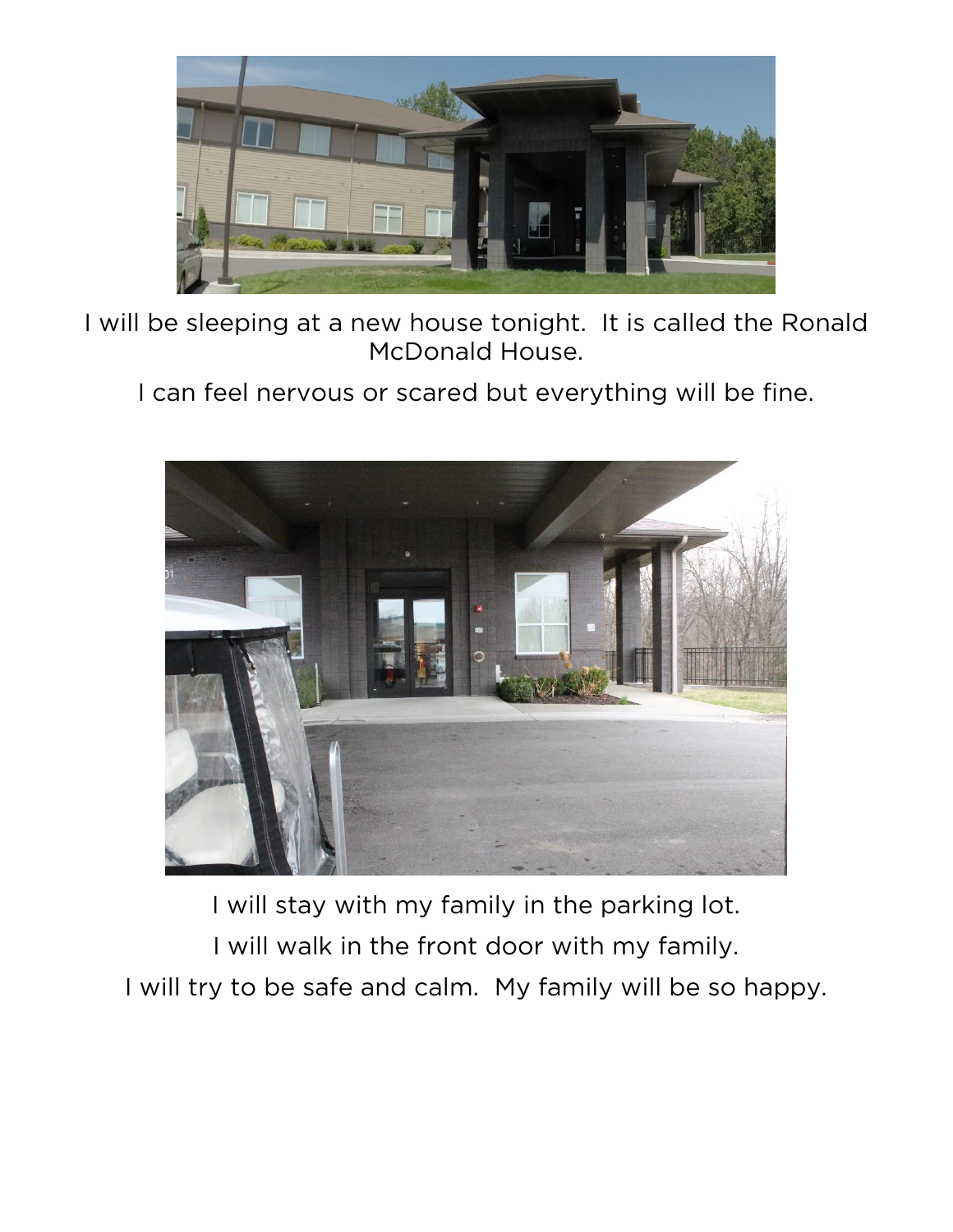

When we first walk in, we will see this window with a nice worker to welcome us.





This is the lobby where I will wait while my family checks in at the desk.

I can watch the TV, sit down, or keep busy with items I brought from home. I can ask to use some toys to help me stay calm if I need them.

I will stay in the lobby until it is time to go to our room.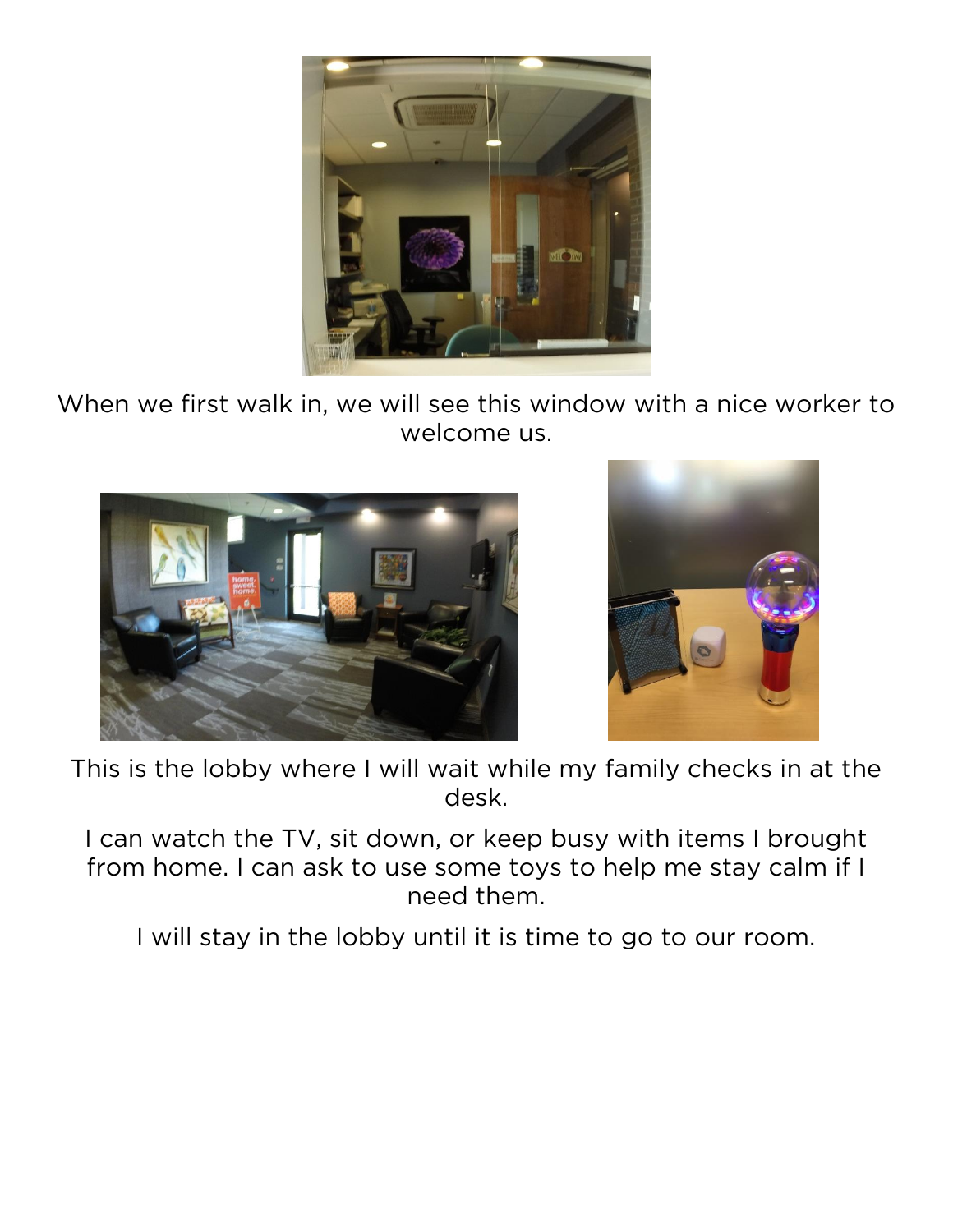

We might take the elevator or the stairs to our room. I will go through the elevator doors one time. I will only press the button I am told to press.

I will stay with my family. I will walk on the stairs and in the hallways.



I will try to listen to my family and follow all directions.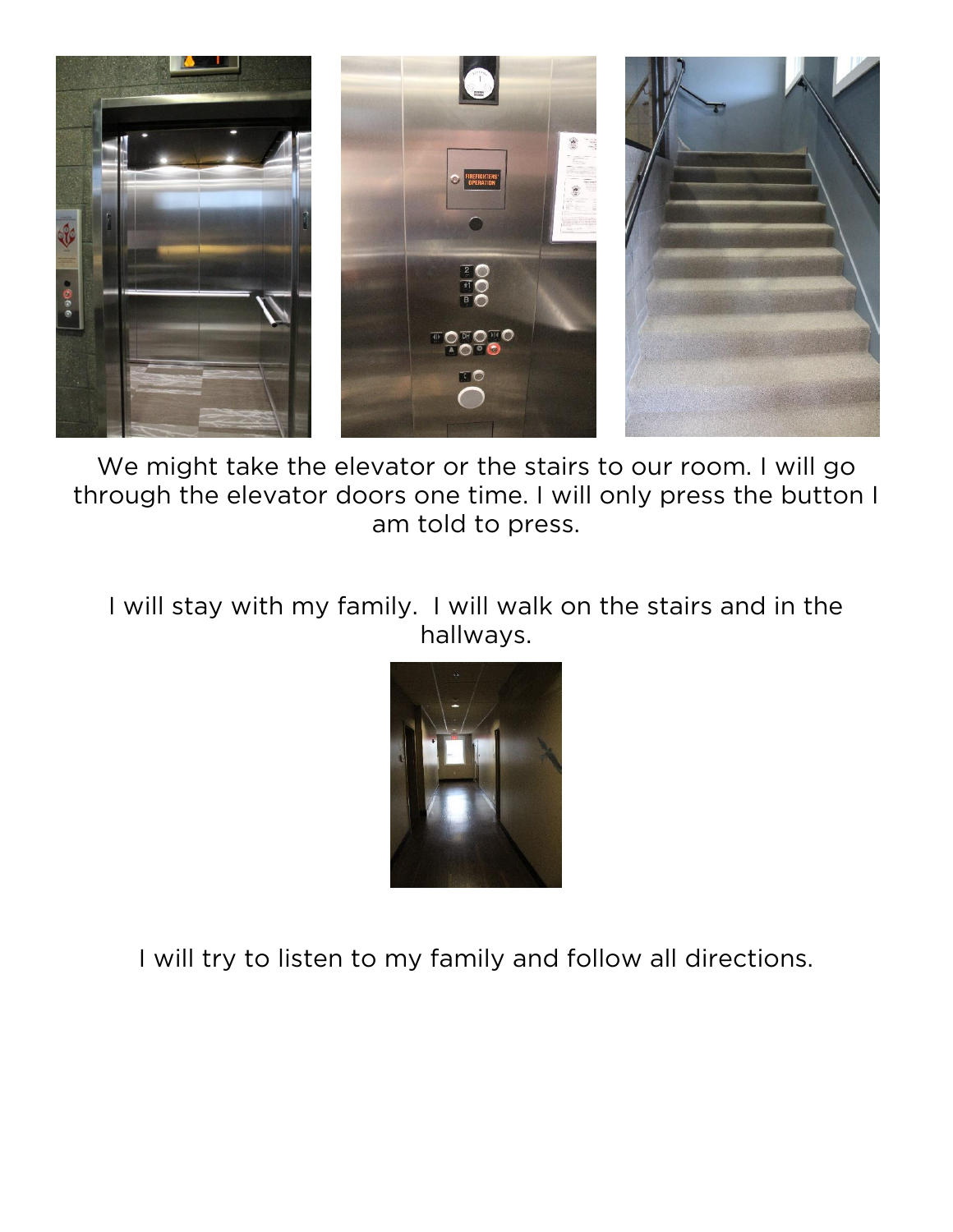

Our room may look like this. I will sleep in one of the beds.





This is our bathroom. There is a shower/bathtub, a toilet, and a sink.